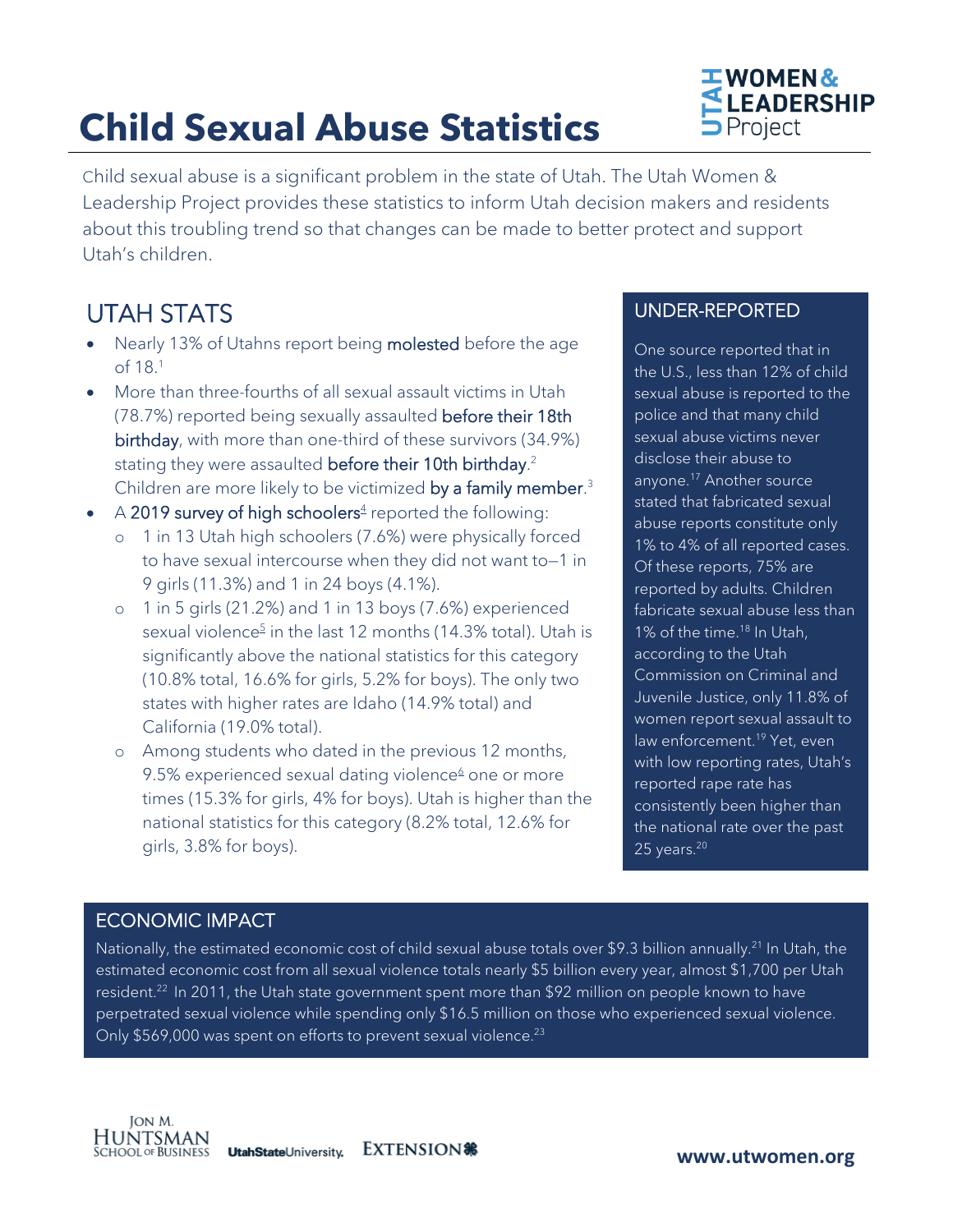## NATIONAL STATS

- 1 in 5 children is sexually abused before they turn 18[.7](#page-2-13)
- 70% of sex offenses reported to law enforcement involve a minor.<sup>8</sup>
- Children know the perpetrator in around 80% of the reported cases of sexual abuse. [9](#page-2-15)
- Over half of child sexual abuse survivors were abused by juveniles under the age of 18—most of the perpetrators were peers they knew[.10](#page-2-16)
- Youth are responsible for about half of all sexual offenses against other children[.11](#page-2-17)
- Girls are the victims of incest and/or intrafamily sexual abuse much more frequently than boys: Between 33–50% of perpetrators who sexually abuse girls are family members; 10–20% of those who sexually abuse boys are intrafamily perpetrators[.12](#page-2-18) Girls are at an increased risk of sexual abuse and/or sexual assault over a lifetime when compared to boys.<sup>[13](#page-2-19)</sup> However, according to one source, due to a decrease in reporting by male survivors, rates of child sexual abuse among boys may be significantly higher than reported as well.<sup>14</sup>
- Abuse survivors often don't disclose their abuse until adulthood[.15](#page-2-21)
- Protective factors may lessen the likelihood of children being abused or neglected[.16](#page-2-22)

### RISK FACTORS

While there is risk for children of all ages, children are most vulnerable to abuse between the ages of 7 and 13[.24](#page-2-23) Children with disabilities are 3 times more likely to be victims of sexual abuse,<sup>25</sup> and children of single parents with live-in partners are 8 times more likely to experience abuse.<sup>26</sup>

### LONG-TERM NEGATIVE EFFECTS

- High school dropout rates may increase as much as 40% for survivors of childhood sexual abuse.<sup>27</sup>
- Child sexual abuse and adolescent sexual assault are associated with increased rates of alcohol and substance abuse. In one large study, 1 in 5 of survivors developed alcohol dependence by age 30. Similarly, in the same study, 1 in 5 of survivors developed illicit substance dependence by age 30.<sup>28</sup>
- Sexually abused youth are 5 times more likely than the general population to be hospitalized for a mental or physical health problem.<sup>29</sup>
- Sexually abused youth are 1.6 times more likely than the general population to use outpatient treatment for a mental or physical health problem.<sup>30</sup>
- Children who experience sexual abuse are at least three times more likely to attempt suicide later in life, and as they get older, the risk of suicide attempts increases.<sup>31</sup>
- Child sexual abuse survivors are 4 times more likely to develop symptoms of drug abuse, 4 times more likely to experience PTSD as adults, and 3 times more likely to experience a major depressive episode as adults[.32](#page-2-31)
- In one study, 42% of abused females were classified as obese by young adulthood, compared to 28% of the control group.<sup>33</sup>

**Acknowledgements:** Thank you to Defend Innocence and The Younique Foundation for much of the national statistics and research. Also, thanks to Staci Liljegren for gathering these statistics.